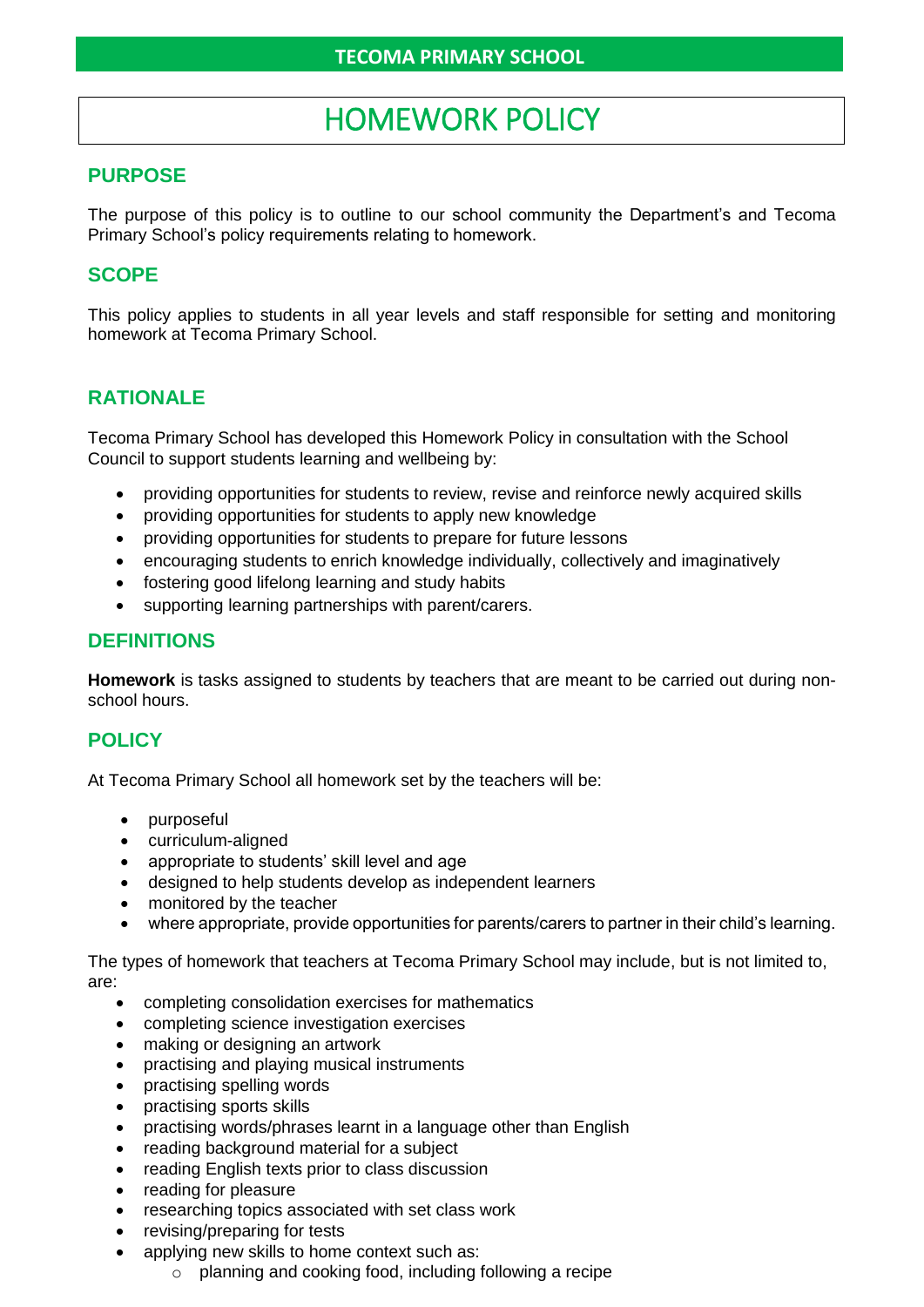- $\circ$  helping to plan a day trip or holiday, including timings, directions and costs
- o growing plants
- o reviewing their favourite film or book
- o writing a diary entry
- engaging with parents in learning activities such as:
	- $\circ$  rehearsing a presentation with parent/carers, and seeking their feedback
	- o interviewing a family member as part of a research project.

#### **Prep to Year 4**

In the early years, the objective of homework should be to practise and consolidate the concepts that have been introduced during class time. It is also intended to introduce the concepts of selfdiscipline and responsibility and prepare them for the upper grades.

Assigned homework tasks will build on concepts explored in the classroom and encourage students to use their initiative by gathering additional information or materials.

Homework will mainly consist of daily reading to, with, or by parents/carer or older siblings.

Students are generally not expected to complete more than 30 minutes of homework per day and no homework tasks will be assigned over the weekends or during the holidays.

On occasion, students may digitally access homework through either Seesaw (Prep – 2) or Google Classroom (Years 3-4).

#### **Year 5 to Year 6**

In the upper year levels, the objective of homework is to build on the concepts of self-discipline, responsibility and initiative to prepare students for secondary school.

Assigned homework tasks will include daily independent reading and may include extension assignments, class work, essays and research. These may be in the form of worksheets, research activities, or digitally (as accessed through Google Classroom).

Students are generally not expected to spend more than 45 minutes per day on homework and no homework tasks will be assigned over the weekends or during the holidays.

## **SHARED EXPECTATIONS AND RESPONSIBILTIES**

Homework is a shared responsibility between the school, teachers, students and their parents/carers. In order to get the most out of homework tasks, it is important that everyone understands their obligations and responsibilities.

Responsibilities and expectations for **leaders at Tecoma Primary School** are to:

• advise teachers, students and parents/carers of homework expectations at the beginning of the school year and provide them with access to the homework policy.

Responsibilities and expectations for teachers at **Tecoma Primary School** are to:

- set homework that is curriculum-aligned and appropriate to the student's skill level and age
- ensure homework tasks are purposeful this means they are deliberately designed and planned to support student learning (so, they are not 'busy work' or where students 'finish off' work they did/could not complete in class)
- assess homework and provide timely and practical feedback
- ensure the amount of homework set supports a student to engage with a range of recreational, family and cultural activities outside of school hours
- offer opportunities for families to engage in their children's learning.

#### Responsibilities and expectations for **students** are:

- being aware of the school's homework policy
- discussing homework expectations with their parents/carers
- accepting responsibility for the completion of homework tasks within set time frames